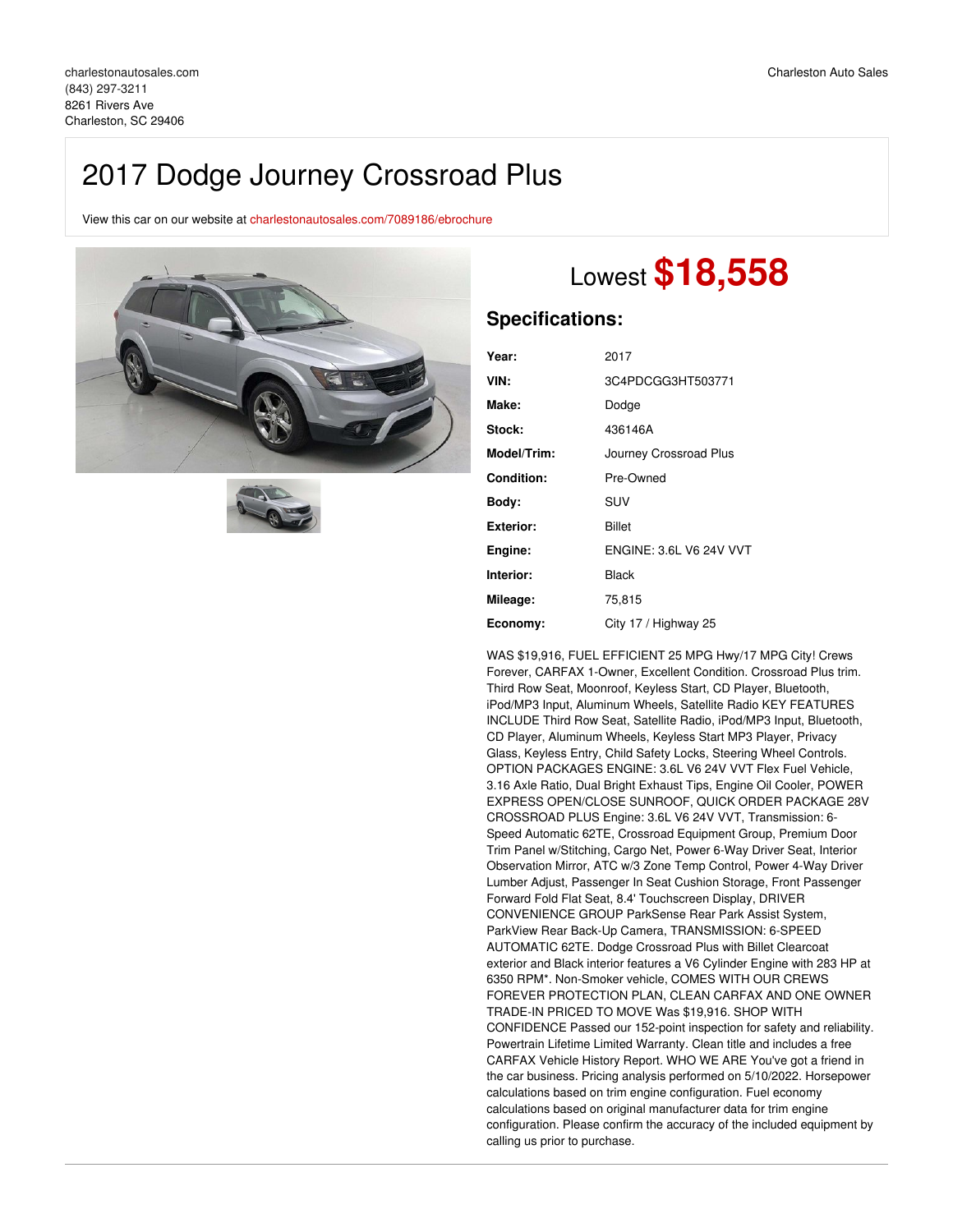2017 Dodge Journey Crossroad Plus Charleston Auto Sales - (843) 297-3211 - View this car on our website a[tcharlestonautosales.com/7089186/ebrochure](https://charlestonautosales.com/vehicle/7089186/2017-dodge-journey-crossroad-plus-charleston-sc-29406/7089186/ebrochure)



2017 Dodge Journey Crossroad Plus Charleston Auto Sales - (843) 297-3211 - View this car on our website a[tcharlestonautosales.com/7089186/ebrochure](https://charlestonautosales.com/vehicle/7089186/2017-dodge-journey-crossroad-plus-charleston-sc-29406/7089186/ebrochure)

## **Installed Options**

#### **Interior**

- Driver Seat- 4-Way Passenger Seat -inc: Manual Recline and Fore/Aft Movement
- 40-60 Folding Split-Bench Front Facing Manual Reclining Tilt ft.n Slide Fold Forward Seatback Rear Seat w/Manual Fore/Aft
- Manual Tilt/Telescoping Steering Column
- Gauges -inc: Speedometer, Odometer, Oil Pressure, Engine Coolant Temp, Tachometer, Oil Temperature, Transmission Fluid Temp, Engine Hour Meter, Trip Odometer and Trip Computer
- Power Rear Windows and Fixed 3rd Row Windows
- Fixed 50-50 Bench 3rd Row Seat Front, Manual Recline, Manual Fold Into Floor and 2 Fixed Head Restraints
- Leather Wrapped Steering Wheel- Illuminated Front Cupholder- Rear Cupholder
- Compass- Proximity Key For Doors And Push Button Start Valet Function
- Remote Keyless Entry w/Integrated Key Transmitter, 2 Door Curb/Courtesy, Illuminated Entry and Panic Button
- Cruise Control w/Steering Wheel Controls
- HVAC -inc: Underseat Ducts, Auxiliary Rear Heater and Headliner/Pillar Ducts
- Illuminated Locking Glove Box- Driver Foot Rest
- Interior Trim -inc: Metal-Look Instrument Panel Insert, Metal-Look Door Panel Insert and Chrome/Metal-Look Interior Accents
- Full Cloth Headliner- Light Gray Accent Stitching- Leather Wrapped Shift Knob
- Day-Night Auto-Dimming Rearview Mirror- Sun Visors w/Illuminated Vanity Mirrors
- Full Floor Console w/Covered Storage and 4 12V DC Power Outlets
- Fade-To-Off Interior Lighting- Front & Rear Aimable LED Lamps
- Full Carpet Floor Covering -inc: Carpet Front And Rear Floor Mats Carpet Floor Trim
- Cargo Area Concealed Storage- Cargo Space Lights- 4.3" Touch Screen Display
- Universal Garage Door Opener- Passenger Assist Handles- Overhead Console
- Instrument Panel Bin, Interior Concealed Storage, Driver / Passenger And Rear Door Bins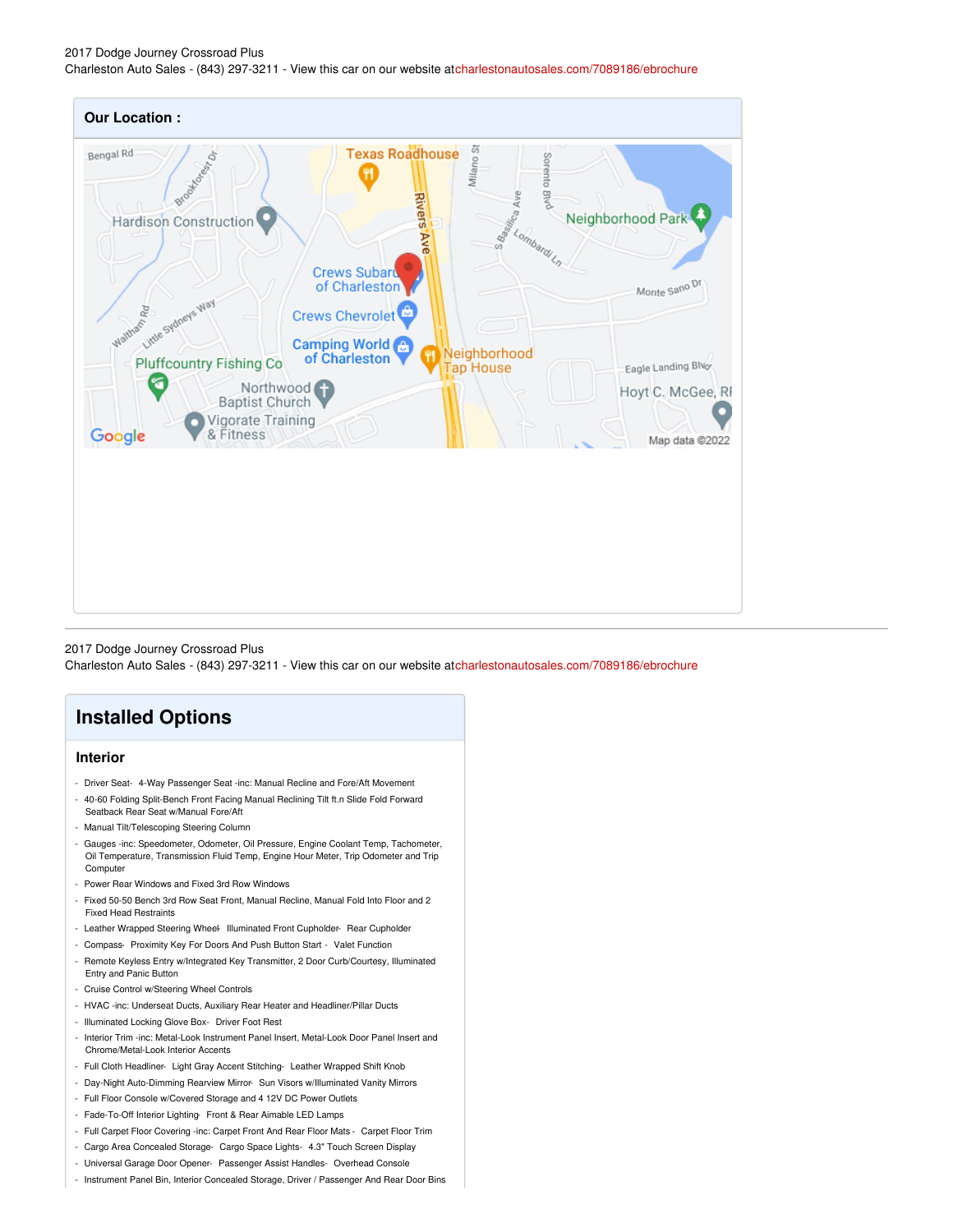#### and 2nd Row Underseat Storage

- Power 1st Row Windows w/Driver 1-Touch Down Delayed Accessory Power
- Power Door Locks w/Autolock Feature- Systems Monitor
- Redundant Digital Speedometer- Trip Computer- Outside Temp Gauge
- Digital/Analog Appearance
- Manual Anti-Whiplash w/Tilt Front Head Restraints and Manual Adjustable Rear Head Restraints
- Front Center Armrest and Rear Center Armrest- 1 Seatback Storage Pocket
- Sentry Key Engine Immobilizer- 4 12V DC Power Outlets- Air Filtration

#### **Exterior**

- Wheels: 19" x 7" Hyper Black Aluminum Tires: P225/55R19 BSW AS Touring
- Steel Spare Wheel- Compact Spare Tire Stored Underbody w/Crankdown
- Clearcoat Paint
- Body-Colored Front Bumper w/Black Rub Strip/Fascia Accent and Metal-Look Bumper Insert
- Body-Colored Rear Bumper w/Black Rub Strip/Fascia Accent and Metal-Look Bumper Insert
- Black Side Windows Trim- Body-Colored Door Handles- Metal-Look Bodyside Insert
- Body-Colored Power Heated Side Mirrors w/Manual Folding
- Fixed Rear Window w/Fixed Interval Wiper and Defroster- Deep Tinted Glass
- Speed Sensitive Variable Intermittent Wipers
- Galvanized Steel/Aluminum/Composite Panels- Black Grille- Liftgate Rear Cargo Access
- Tailgate/Rear Door Lock Included w/Power Door Locks Roof Rack Rails Only
- Auto On/Off Aero-Composite Halogen Daytime Running Headlamps w/Delay-Off
- Perimeter/Approach Lights- Front Fog Lamps- LED Brakelights

#### **Safety**

- Driver Seat- 4-Way Passenger Seat -inc: Manual Recline and Fore/Aft Movement
- 40-60 Folding Split-Bench Front Facing Manual Reclining Tilt ft.n Slide Fold Forward Seatback Rear Seat w/Manual Fore/Aft
- Manual Tilt/Telescoping Steering Column
- Gauges -inc: Speedometer, Odometer, Oil Pressure, Engine Coolant Temp, Tachometer, Oil Temperature, Transmission Fluid Temp, Engine Hour Meter, Trip Odometer and Trip **Compute**
- Power Rear Windows and Fixed 3rd Row Windows
- Fixed 50-50 Bench 3rd Row Seat Front, Manual Recline, Manual Fold Into Floor and 2 Fixed Head Restraints
- Leather Wrapped Steering Wheel- Illuminated Front Cupholder- Rear Cupholder
- Compass- Proximity Key For Doors And Push Button Start Valet Function
- Remote Keyless Entry w/Integrated Key Transmitter, 2 Door Curb/Courtesy, Illuminated Entry and Panic Button
- Cruise Control w/Steering Wheel Controls
- HVAC -inc: Underseat Ducts, Auxiliary Rear Heater and Headliner/Pillar Ducts
- Illuminated Locking Glove Box- Driver Foot Rest
- Interior Trim -inc: Metal-Look Instrument Panel Insert, Metal-Look Door Panel Insert and Chrome/Metal-Look Interior Accents
- Full Cloth Headliner- Light Gray Accent Stitching- Leather Wrapped Shift Knob
- Day-Night Auto-Dimming Rearview Mirror- Sun Visors w/Illuminated Vanity Mirrors
- Full Floor Console w/Covered Storage and 4 12V DC Power Outlets
- Fade-To-Off Interior Lighting- Front & Rear Aimable LED Lamps
- Full Carpet Floor Covering -inc: Carpet Front And Rear Floor Mats Carpet Floor Trim
- Cargo Area Concealed Storage- Cargo Space Lights- 4.3" Touch Screen Display
- Universal Garage Door Opener- Passenger Assist Handles- Overhead Console
- Instrument Panel Bin, Interior Concealed Storage, Driver / Passenger And Rear Door Bins and 2nd Row Underseat Storage
- Power 1st Row Windows w/Driver 1-Touch Down Delayed Accessory Power
- Power Door Locks w/Autolock Feature- Systems Monitor
- Redundant Digital Speedometer- Trip Computer- Outside Temp Gauge
- Digital/Analog Appearance
- Manual Anti-Whiplash w/Tilt Front Head Restraints and Manual Adjustable Rear Head **Restraints**
- Front Center Armrest and Rear Center Armrest- 1 Seatback Storage Pocket
- Sentry Key Engine Immobilizer- 4 12V DC Power Outlets- Air Filtration

#### **Mechanical**

- Engine: 2.4L I4 DOHC 16V Dual VVT- Transmission: 4-Speed Automatic VLP
- 4.28 Axle Ratio- Touring Suspension- GVWR: 5,300 lbs- 50 State Emissions
- Transmission w/Oil Cooler- Auto/StickTM- Front-Wheel Drive
- 525CCA Maintenance-Free Battery w/Run Down Protection- 160 Amp Alternator
- Tip Start- Towing Equipment -inc: Trailer Sway Control 1165# Maximum Payload
- Gas-Pressurized Shock Absorbers- Front And Rear Anti-Roll Bars